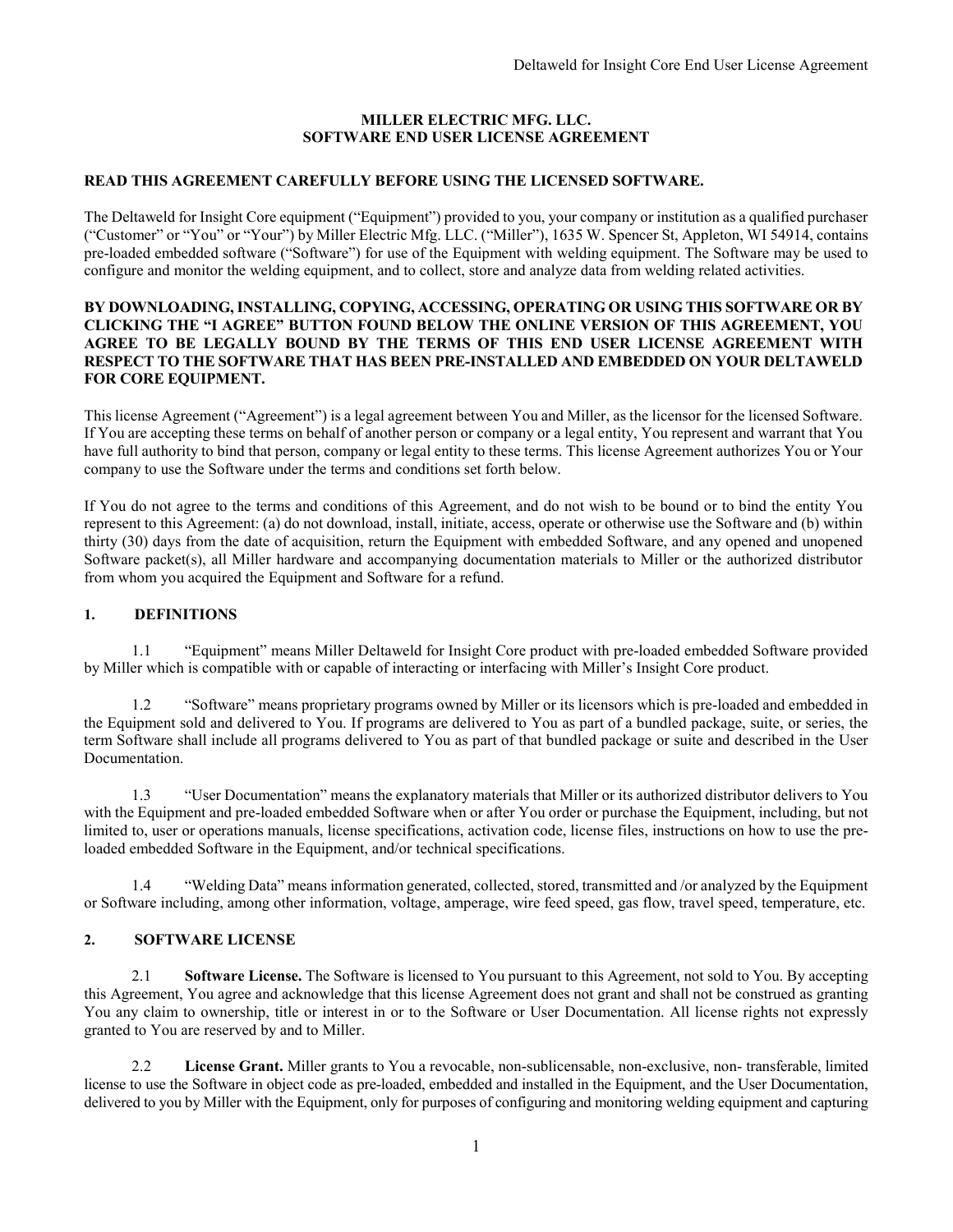welding data, all of the foregoing for Your internal use only ("Software License"). Any usage of the Software or User Documentation not in accordance with the scope of the Software License or with this Agreement constitutes a violation of Miller's intellectual property rights as well as a material breach of this Agreement. If You violate any of terms of this Agreement, the Software License will automatically and immediately terminate. No Software License is granted to You if You did not lawfully acquire the Software from Miller or a third party authorized by Miller, and Miller will not provide any updates, repair or maintenance to the Equipment or Software.

2.3 **License Term.** Subject to the terms and conditions of this Agreement, the Software License to use the Software is perpetual.

2.4 **Termination.** Miller may terminate this Agreement if You fail to comply with any terms and conditions of this Agreement. Upon termination of this Agreement, You must immediately cease all use of the Software.

## **3. PERMITTED AND PROHIBITED ACTIONS**

3.1 **User Documentation Copies.** For Your internal business needs, You are permitted to make partial copies of the User Documentation only as needed for Your licensed use of the Software. You are not authorized to make complete copies of the User Documentation without prior written approval from Miller.

3.2 **Prohibited Actions.** Miller does not permit any of the following actions, directly or indirectly, and You agree that You will not carry out or facilitate the following prohibited actions:

3.2.1 **Use.** Except as expressly authorized pursuant to this Agreement, You shall not, and shall not permit any third party to copy, install, access, update, upgrade or otherwise use the Software or User Documentation.

3.2.2 **Reverse Engineering.** You shall not, and shall not permit any third party to, reverse engineer, decompile, decode or disassemble or otherwise attempt to discern the source code of the Software.

3.2.3 **Transfers.** You shall not distribute, rent, loan, lease, sell, assign, sublicense, disclose or otherwise transfer any portion of the Software to any other third party without prior written consent of Miller.

3.2.4 **Third Party Computers.** You shall not, and shall not permit any third party to, facilitate or allow installation and use of the Software on any computer or device owned or controlled by a third party.

3.2.5 **Notices.** You shall not remove, relocate, alter or obscure any notices, labels, markings, attribution, trademark, copyright, or other proprietary or restrictive marking or legend from or on the Software or related documentation or any copies thereof.

3.2.6 **Modifications.** You shall not modify, translate, adapt, arrange, update, or create derivative works based on the Software or User Documentation for any purpose.

**4. INTELLECTUAL PROPERTY RIGHTS AND OWNERSHIP.** Miller and its licensors retain all rights, title to and ownership to all patents, copyrights, trademarks, trade secrets, and other intellectual property rights generated by or relating to or arising under the Software (except for any open source software that is provided to you with the Software), User Documentation, Welding Data, or Equipment. The structure, organization, and code of the Software includes, without limitation, confidential and proprietary information and/or trade secrets of Miller and its licensors. You agree to use Your best efforts and take all appropriate steps to protect the confidential nature of the Software, User Documentation and Welding Data from unauthorized use, modification, reproduction, publication, disclosure or distribution. Miller's name and logos, and all related names, logos, and service names contained in the Software, User Documentation or on the Equipment are trademarks of Miller, its affiliates, licensors, suppliers, distributors and/or contractors unless otherwise specified in writing. You may not use such marks without Miller's prior written permission.

**5. WELDING DATA.** You acknowledge and agree that Miller shall exclusively own all right, title, interest in the Welding Data that is generated, produced or transmitted by the Equipment or Software. Miller grants You a revocable, non-sublicensable, non-exclusive, non-transferable, limited license to use the Welding Data for your internal business use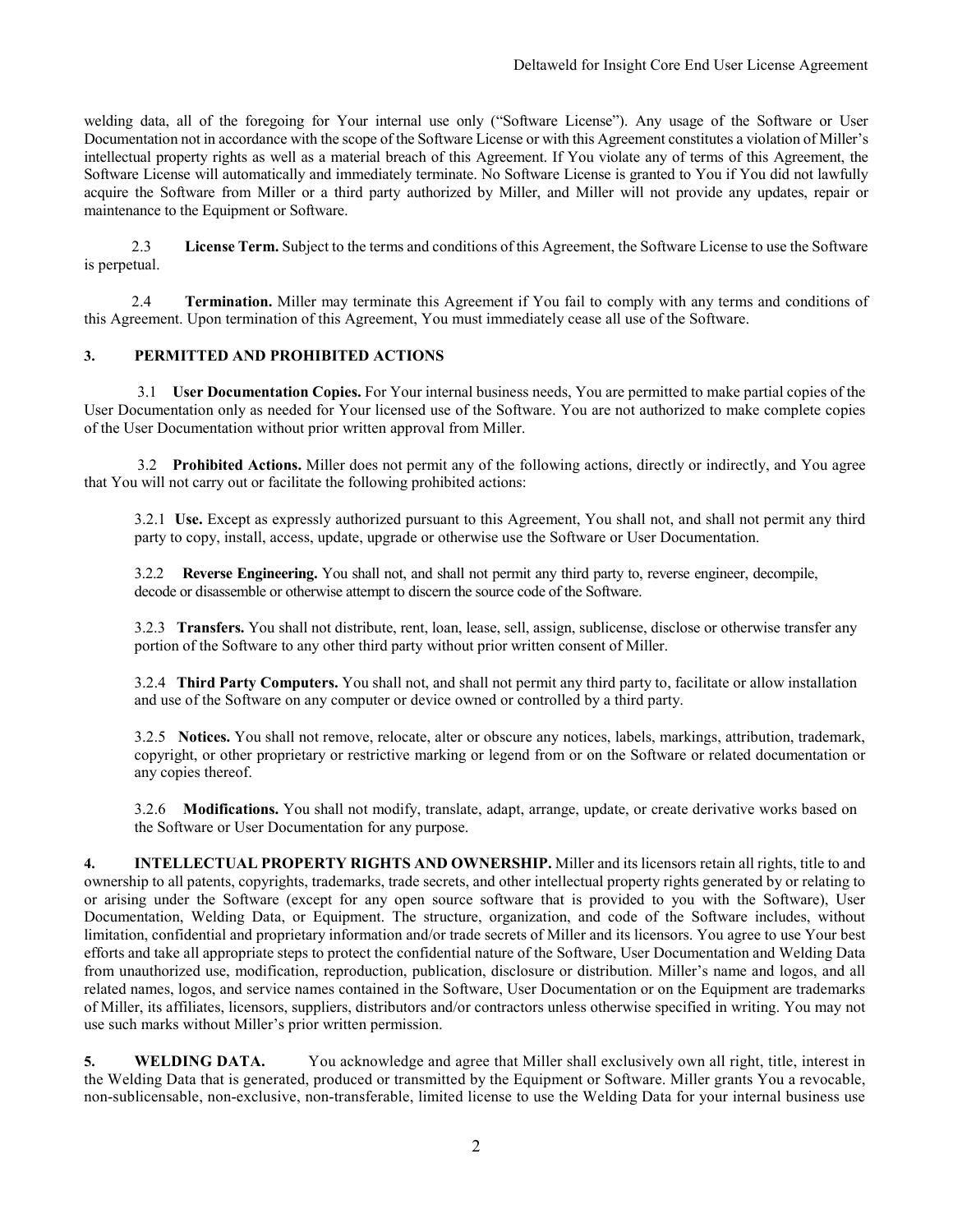only, including to further configure and monitor the operation and performance of the Equipment and to capture and analyze additional Welding Data ("Welding Data License"). You agree not to, and are not authorized to, use, sell, modify, reproduce, publish, share, disclose, distribute or commercially exploit the Welding Data or assist any third party to do so, without Miller's prior written authorization. You are not authorized to use the Welding Data in any manner external to Your business.Any usage of the Welding Data not in accordance with the scope of the Welding Data License or this Agreement constitutes a violation of Miller's intellectual property rights as well as a material breach of this Agreement. If You violate any terms of this Agreement, the Welding Data License and Software License will automatically and immediately terminate. At Your option and upon entering into a separate written agreement with Miller, You may provide copies of Customer Welding Data or permit Miller to directly or remotely access, retrieve, receive, store, use, modify or analyze the Welding Data where You desire Miller to conduct services, information management, equipment performance analytics, operator analytics, welding analytics, trouble shooting, bug-fixes, security patch installation, etc. related to the Welding Data, the Equipment or the Software.

## **6. OPEN SOURCE LICENSE NOTICE**

The Software may be provided with software from the open source community that must be licensed under a respective open source software license having terms applicable to such open source software. The open source software and copies of corresponding open source licenses are identified and referenced in the Software materials provided to You by Miller and can be found online at https://www.millerwelds.com/support/software/insight-software/insight-for-deltaweld-open-sourcesoftware. Open source software is not subject to the terms and conditions of this Agreement, and is provided to You by Miller on an "AS IS" basis. Instead, each item of open source software is licensed under the terms of a corresponding open source license. Nothing in this Agreement limits your rights under, or grants you rights that supersede, the terms of any an applicable open source software license. Where there is a conflict between any term of this Agreement and any term of an applicable open source software license, the terms of the open source software license shall control and supersede the terms of this Agreement. MILLER DISCLAIMS ANY AND ALL WARRANTIES AND REPRESENTATIONS WITH RESPECT TO SUCH SOFTWARE AND RELATED SOURCE CODE, WHETHER EXPRESS, IMPLIED, STATUTORY OR OTHERWISE, INCLUDING WITHOUT LIMITATION, ANY IMPLIED WARRANTIES OF TITLE, NON-INFRINGEMENT, MERCHANTABILITY, QUALITY, ACCURACY, COMPLETENESS OR FITNESS FOR A PARTICULAR PURPOSE. Miller shall not be liable to make any corrections to the open source software or source code or to provide any support or assistance with respect to it, and Miller disclaims any and all liabilities arising out of or in connection with Your use of such software and/or source code. You hereby assume sole responsibility for any modifications you make to the open source software or source code and for any liabilities arising therefrom, and Miller disclaims any and all such liabilities.

## **7. LIMITED WARRANTY, REMEDY AND DISCLAIMER**

7.1 **Limited Warranty**. Miller agrees to abide by any written warranty terms, conditions and obligations set out in a commercial services or support agreement agreed to between You and Miller relating to Deltaweld for Core.

# 7.2 **Disclaimer.** EXCEPT FOR THE EXPRESS WARRANTY PROVIDED IN SECTION 7.1, MILLER

MAKES NO WARRANTIES, EXPRESS OR IMPLIED WITH RESPECT TO THE EQUIPMENT OR SOFTWARE, AND SPECIFICALLY DISCLAIMS ANY WARRANTY INCLUDING, WITHOUT LIMITATION, THE IMPLIED WARRANTIES OF MERCHANTABILITY, FITNESS FOR A PARTICULAR PURPOSE, NONINFRINGEMENT, LACK OF VIRUSES, ACCURACY OR COMPLETENESS OF RESPONSES, RESULTS AND LACK OF NEGLIGENCE. WITHOUT LIMITING THE FOREGOING, MILLER DOES NOT WARRANT THAT THE OPERATION OF THE MILLER MATERIALS OR SOFTWARE WILL BE UNINTERRUPTED OR ERROR FREE. EXCEPT FOR THE WARRANTY OF SECTION 7, THE ENTIRE RISK ARISING OUT OF USE OR PERFORMANCE OF THE EQUIPMENT OR SOFTWARE OR ANY SUPPORT SERVICES REMAINS WITH YOU.

# **8. EXCLUSION OF CERTAIN DAMAGES AND LIMITATION OF LIABILITY**

8.1. **EXCLUSION OF DAMAGES.** TO THE MAXIMUM EXTENT PERMITTED BY APPLICABLE LAW, IN NO EVENT SHALL MILLER OR ITS SUPPLIERS BE LIABLE FOR INCIDENTAL, SPECIAL, INDIRECT, OR CONSEQUENTIAL DAMAGES WHATSOEVER (INCLUDING, BUT NOT LIMITED TO, DAMAGES FOR LOSS OF PROFITS, FOR BUSINESS INTERRUPTION, FOR PERSONAL INJURY, FOR LOSS OF PRIVACY, FOR FAILURE TO